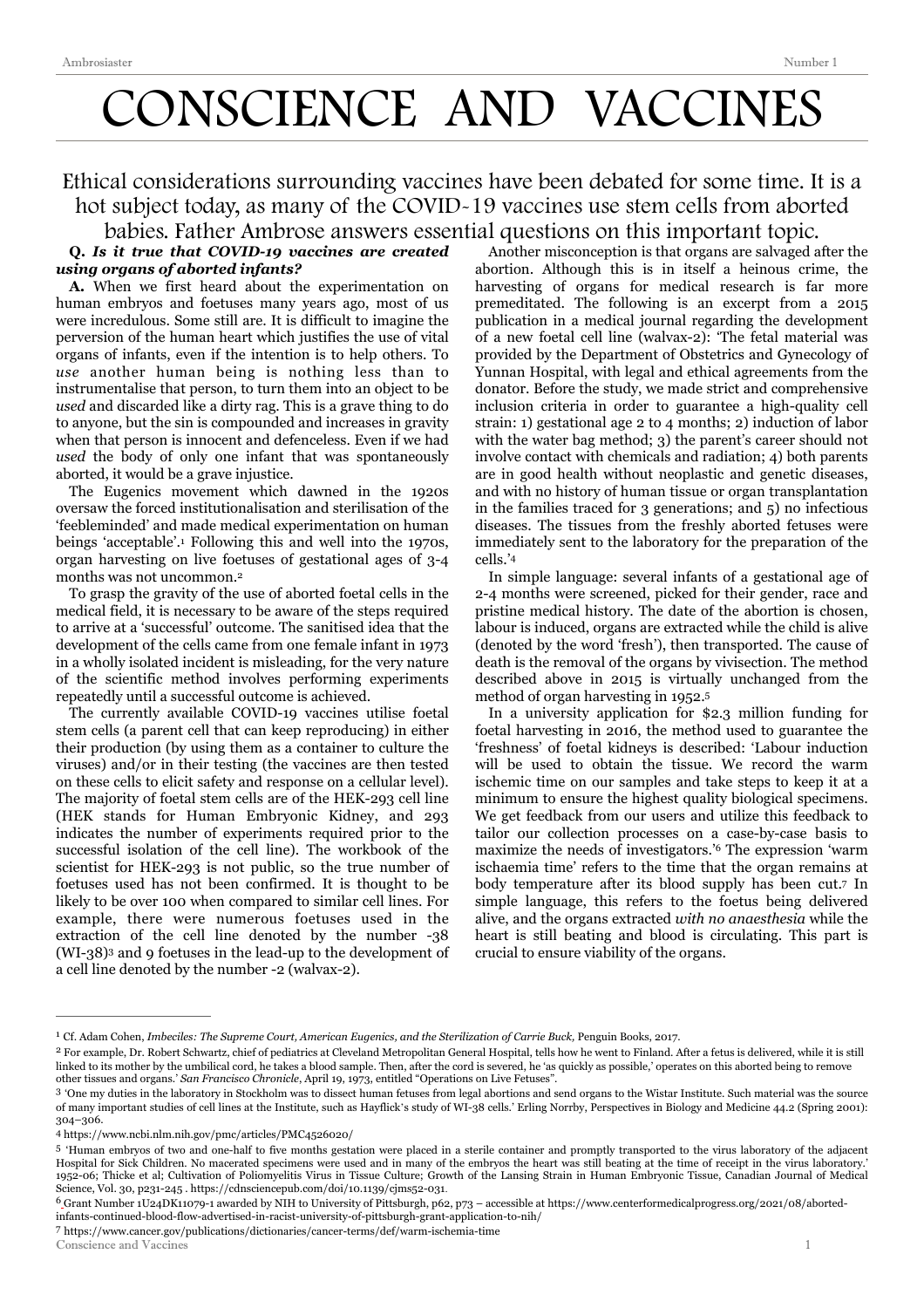In any court of law, a crime that used such methods would be called pre-meditated mass murder and torture. It cries to Heaven for vengeance. It is so grave that no reason whatsoever can ever justify it. Up to here, it is to be hoped that all those who bear the name of Christian will be in agreement. It is a clear violation of the Fifth Commandment, *Thou shalt not kill*.

What's more, Church teaching has consistently and systematically condemned abortion, in all its forms - whether therapeutic or for science. Pope Pius XII, in his famous address to midwives, left no doubt about the matter: 'The life of an innocent person is sacrosanct, and any direct attempt or aggression against it is a violation of one of the fundamental laws without which secure human society is impossible. ... Never forget this: there rises above every human law and above every "indication" the faultless law of God'<sup>[8](#page-1-0)</sup>.

#### *Q. Agreed, but the baby was going to be aborted anyway. Once it's dead, can't we use its body?*

There is only one moral thing to do with all these body remains, and that is to bury them with dignity and honour as having been the body of an immortal soul. Any *use* of these remains, for any reason whatsoever, is a grave violation of the moral law. It is not permissible to perform any kind of experiment on these remains, even under the pretext of saving other lives. It is grievously offensive to God to allow the performance of any such experiment, for such a sin is comparable to cannibalism, which is the *use* of human flesh for the purpose of nourishing other human flesh.

Pope John Paul II made it clear that experimentation on human beings is wrong: 'No circumstance, no purpose, no law whatsoever can ever make licit an act which is intrinsically illicit, since it is contrary to the Law of God which is written in every human heart, knowable by reason itself, and proclaimed by the Church. This evaluation of the morality of abortion is to be applied also to the recent forms of intervention on human embryos which, although carried out for purposes legitimate in themselves, inevitably involve the killing of those embryos. This is the case with experimentation on embryos, which is becoming increasingly widespread in the field of biomedical research and is legally permitted in some countries…. [T]he use of human embryos or foetuses as an object of experimentation constitutes a crime against their dignity as human beings who have a right to the same respect owed to a child once born, just as to every person. This moral condemnation also regards procedures that exploit living human embryos and foetuses – sometimes specifically "produced" for this purpose by in vitro fertilisation - either to be used as "biological material" or as providers of organs or tissue for transplants in the treatment of certain diseases. The killing of innocent human creatures, even if carried out to help others, constitutes an absolutely unacceptable act'[.9](#page-1-1)

#### <span id="page-1-10"></span>**Q.** *But isn't the situation different with the medicines and vaccines that have already been produced from those stem cells, after the fact?*

The Holy See has addressed this question on a number of occasions, the most recent being in December 2020, when

<span id="page-1-11"></span>the Congregation for the Doctrine of the Faith published a 'Note on the morality of using some anti-COVID-19 vaccines' (hereafter referred to simply as 'Note')[.](#page-1-2)<sup>[10](#page-1-2)</sup> Basing itself on the principle that such an action would not be a participation in the sin of abortion, but only a form of cooperation that is passive, material and remote, the Note declares such cooperation to be licit, on certain conditions. These conditions, as we shall see, have been largely overlooked if not completely ignored.

#### **Q.** *What are the conditions required to make the use of COVID-19 vaccines (and other abortion tainted products) morally permissible?*

<span id="page-1-9"></span>**A.** A careful reading of the Note reveals no less than seven conditions for the licit use of the COVID-19 vaccines:

1) there must be a grave danger that requires recourse to the vaccines;

2) there must be no other effective means of dealing with the virus;

3) there must be no ethical vaccines available;

4) the vaccines must be safe;

5) the vaccines must be effective;

6) one must voice one's opposition to the procedure by which the vaccine was made possible;

7) vaccination must be voluntary, without coercion.

Let us examine these conditions, keeping in mind that if any one of these conditions is absent, then the recourse to these vaccines (or products) is illicit.

<span id="page-1-12"></span>**Condition 1 - Grave Danger** - It is not hard to prove that the gravity of COVID-19 has been overstated on every continent, and lockdowns have been excessive, harmful and withlittle scientific basis.<sup>[11](#page-1-3)</sup> The initial fears and repressive measures have given many the impression that we were dealing with a true pandemic with the potential to wipe out all of humanity. This was a major factor in the Holy See's decision to allow the use of the vaccines. However, it is a matter of public record that the situation is not and has never been as serious as it is made out to be. As a matter of fact, the consistent median infection fatality rate (IFR) has been a mere 0.05% in the general population globally[.12](#page-1-4)

<span id="page-1-16"></span><span id="page-1-15"></span><span id="page-1-14"></span><span id="page-1-13"></span>**Condition 2 - Lack of Alternatives** – There are many highlyeffective treatment protocols of COVID-19,<sup>[13](#page-1-5)</sup> backed up by robust data, published by leading professors, doctors and scientists around the world.<sup>[14](#page-1-6)</sup> If these treatments had not been suppressed, there would have been virtually no deaths at all from the virus as evidenced by the state of Uttar Pradesh in northern India (20 million people) which has a vaccination rate of 5% and only 100 cases in total,<sup>[15](#page-1-7)</sup> compared to first world countries such as Israel with a vaccination rate of 85% and an estimated daily count of 5000 cases and 30 deaths. Medical professionals globally are decrying the suppression of highly effective treatments in Western countries as a violation of human rights and are highlighting that the driving force behind the vaccine mandates is the profit of pharmaceutical companies[.16](#page-1-8)

<span id="page-1-17"></span>**Condition 3 - Lack of Ethical Vaccines** - A number of ethically produced vaccines are being developed. Unfortunately, almost all governments have favoured the

<span id="page-1-6"></span>[14](#page-1-15) [www.hcqmeta.com](http://www.hcqmeta.com), [www.ivmmeta.com](http://www.ivmmeta.com)

<span id="page-1-8"></span><sup>16</sup> <https://www.oraclefilms.com/tesslawrie> Dr. Tess Lawrie (Former WHO advisor and founder of https://bird-group.org/) Conscience and Vaccines 2

<span id="page-1-0"></span>Pope Pius XII, *Allocution to Midwives*, October 29, 1951. [8](#page-1-9)

<span id="page-1-1"></span>Pope John Paul II, Encyclical *Evangelium vitae*, 25 March 1995, no. 62-63. [9](#page-1-10)

<span id="page-1-2"></span><sup>&</sup>lt;sup>[10](#page-1-11)</sup> Previous declarations include: "Moral Reflections on vaccines prepared from cells derived from aborted human foetuses" from the Pontifical Academy for Life (2005), the Instruction *Dignitas Personae* from the Congregation for the Doctrine of the Faith (2008), and finally another declaration from the PAL in 2017.

<span id="page-1-3"></span><sup>&</sup>lt;sup>11</sup> <https://gbdeclaration.org/>

<span id="page-1-4"></span><sup>&</sup>lt;sup>12</sup> [https://www.who.int/bulletin/online\\_first/BLT.20.265892.pdf](https://www.who.int/bulletin/online_first/BLT.20.265892.pdf)

<span id="page-1-5"></span><sup>&</sup>lt;sup>13</sup> <https://covid19criticalcare.com/covid-19-protocols/i-mask-plus-protocol/>

<span id="page-1-7"></span><sup>&</sup>lt;sup>15</sup> <https://covid19criticalcare.com/ivermectin-in-covid-19/epidemiologic-analyses-on-covid19-and-ivermectin/>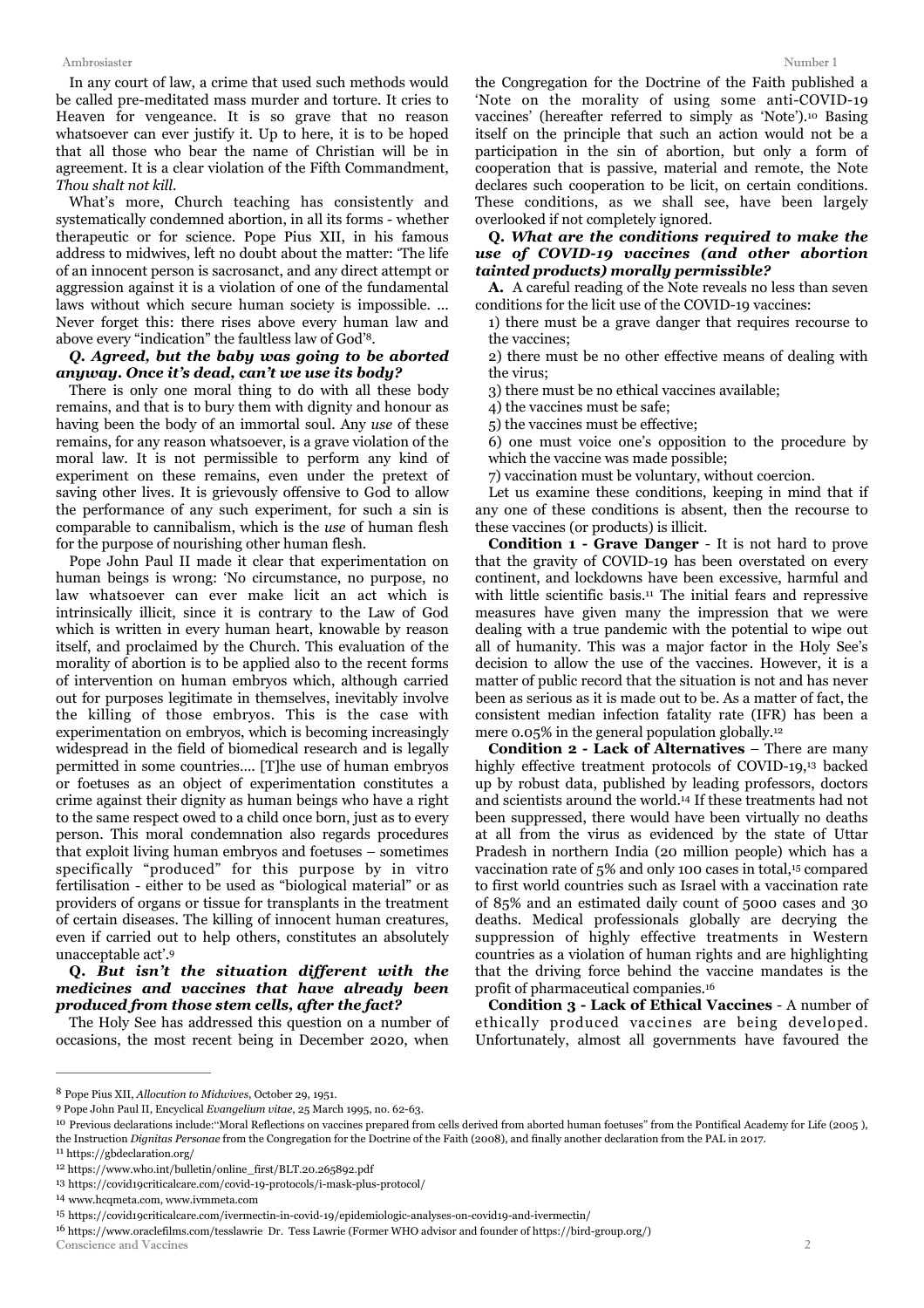#### Ambrosiaster Number 1

development of those which use foetal cell lines. There are no doubt some major financial interests here. We must ask, however, whether a disease that has a global median survival rate of 99.95% requires a vaccine at all, particularly when much of the evidence points to excellent treatment outcomes with existing medication.

<span id="page-2-10"></span><span id="page-2-9"></span>**Condition 4 - Safety** - Up to now, the vaccines have been demonstrably unsafe with a disproportionate risk of death from the vaccine itself. In the US alone in a period of 11 months there have been over 18,000 reported deaths and 1.6 millionadverse events.<sup>[17](#page-2-0)</sup> In Australia, the deaths in 2021 attributed to vaccines have virtually equalled the deaths by COVID-19. $^{18}$  $^{18}$  $^{18}$  In the same country, the rollout among young adults is notably causing pericarditis/myocarditis, (inflammation of the heart that can potentially lead to heart failure and life-long dependence on medication or death) with a total of 1100 cases in 10 months.<sup>[19](#page-2-2)</sup> Previous vaccines have been withdrawn after a total of 50 deaths worldwide.

 **Condition 5 - Efficacy of Vaccines** - It is impossible to ascertain concretely at this stage the effectiveness of the vaccines given they remain entirely experimental and constitute an active clinical trial.<sup>[20](#page-2-3)</sup> However, data that has been gathered from countries like Israel shows unimpressive efficacy of the vaccines, often veiled in misleading ways when communicated to the public<sup>[21](#page-2-4)</sup> Most recently, a study across 68 countries concludes that present vaccination is not effective in reducing COVID-19 cases and that public health measures need to be reviewed[.22](#page-2-5)

<span id="page-2-14"></span><span id="page-2-13"></span>**Condition 6 - Public Opposition** - It is a sad fact that one almost never hears of any such voice being raised, especially from the Holy See and the Bishops' Conferences. Given the enormity of the crime involved in harvesting and exploiting organs from infants, even if all the other conditions had been fulfilled, we have every right to expect from our Bishops a united, consistent and strong demand that ethical alternatives be promptly made available, and that an end be put to the trafficking of human lives. Regarding this duty, the Pontifical Academy for Life states: 'Doctors and fathers of families have a duty to take recourse to alternative vaccines (if they exist), putting pressure on the political authorities and health systems so that other vaccines without moral problems become available. They should take recourse, if necessary, to the use of conscientious objection with regard to the use of vaccines produced by means of cell lines of aborted human foetal origin. Equally, they should oppose by all means (in writing, through the various associations, mass media, etc.) the vaccines which do not yet have morally acceptable alternatives, creating pressure so that alternative vaccines are prepared, which are not connected with the abortion of a human foetus, and requesting rigorous legal control of the pharmaceutical industry producers… In any case, there remains a moral duty to continue to fight and to employ every lawful means in order to make life difficult for the pharmaceutical industries which act unscrupulously and unethically.'

Some have also argued, quite convincingly, that the Holy See's permission to use these vaccines has actually increased <span id="page-2-15"></span>world-wide the demand for more experimentation on foetal tissue, thereby encouraging the ongoing industrialisation of human remains. This demand is demonstrably visible in medical journals advocating the use of testing of new COVID-19 vaccines, not just on the HEK-293 cell lines, but also on 'humanised mice' and 'lung only mice'.<sup>[23](#page-2-6)</sup> This term refers to laboratory mice which have organs grafted onto them from foetuses aged 2-5 months (according to the method of extraction described above). These 'humanised mice' have already been extensively funded and official documents state that the foetuses, some up to 6 months gestation, were bought for \$12,000 per box. Most of the purchases (for grafting onto mice) were for intact thymuses and livers which were promptly shipped - 'fresh; on wet ice'.[24](#page-2-7)

<span id="page-2-16"></span><span id="page-2-11"></span>When we imagine what effect an adamant 'No' from the Holy See and the Bishops could have had, we are led to ask some very troubling questions about who was really behind this decision and why our hierarchy has been so culpably cowardly.

<span id="page-2-12"></span>**Condition 7 - No Mandates or Coercion** – The draconian measures by governments globally to mandate vaccines that are still in a clinical trial are in direct contravention of international agreements and indeed of the most fundamental principles of the Natural Law. Unfortunately, many doctors themselves seem to have set aside the requirement of guaranteeing their patients the right to informed consent and the right to refuse. There are however thousands of doctors who are protesting this and are publicly calling out the current events in the medical field as 'crimes against humanity'<sup>[25](#page-2-8)</sup>. These voices are being categorically censored.

<span id="page-2-17"></span>On this topic, the Nuremberg Code (1947) stipulates that for human experimentation 'the voluntary consent of the human subject is absolutely essential. This means that the person involved should have legal capacity to give consent; should be so situated as to be able to exercise free power of choice, without the intervention of any element of force, fraud, deceit, duress, overreaching, or other ulterior form of constraint or coercion; and should have sufficient knowledge and comprehension of the elements of the subject matter involved as to enable him to make an understanding and enlightened decision'. Any coercion to receive a vaccine not fully tested violates this code. This is something that all health care professionals should consider very carefully, for during the Nuremberg trials, it was made clear that no one may refer a decision of conscience to any superior. When human life is at stake, each person has the grave obligation to find out the facts for himself and to obey the Natural Law at all times. It is to be feared that many of our present-day leaders, both in the state and in the Church, are guilty of complicity that may be condemned in the not-too-distant future. History never forgets nor does it pardon this sort of crime.

Given all this, we can safely conclude that the conditions laid out by the Congregation in its Note having not been met, it is not licit to receive the presently available COVID-19 vaccines.

<span id="page-2-1"></span><span id="page-2-0"></span>[<sup>17</sup>](#page-2-9) [www.openvaers.com](http://www.openvaers.com) [18](#page-2-10) https://apps.tga.gov.au/PROD/DAEN/daen-report.aspx

<span id="page-2-2"></span><https://www.tga.gov.au/periodic/covid-19-vaccine-weekly-safety-report-04-11-2021#section-1147> [19](#page-2-11)

<span id="page-2-3"></span><sup>&</sup>lt;sup>20</sup> [https://www.clinicaltrials.gov/ct2/show/NCT04368728.](https://www.clinicaltrials.gov/ct2/show/NCT04368728)

The Australian Health Minister Greg Hunt actually went on record as saying, at the very time the vaccines were being rolled out: "The world is engaged in the largest clinical trial, the largest global vaccination trial ever" (Interview with David Speers, 21 February 2021).

<span id="page-2-4"></span> $^{21}$  $^{21}$  $^{21}$ [https://www.thelancet.com/journals/lanmic/article/PIIS2666-5247\(21\)00069-0/fulltext](https://www.thelancet.com/journals/lanmic/article/PIIS2666-5247(21)00069-0/fulltext)

<span id="page-2-5"></span><https://www.ncbi.nlm.nih.gov/pmc/articles/PMC8481107> [22](#page-2-14)

<span id="page-2-6"></span><https://www.ncbi.nlm.nih.gov/pmc/articles/PMC7250318/> [23](#page-2-15)

<span id="page-2-7"></span>https://thefederalist.com/2021/04/15/federal-government-caught-buying-fresh-flesh-of-aborted-babies-who-could-have-survived-as-preemies/ [24](#page-2-16)

<span id="page-2-8"></span><sup>&</sup>lt;sup>25</sup><https://doctorsandscientistsdeclaration.org/original/>

Conscience and Vaccines 3